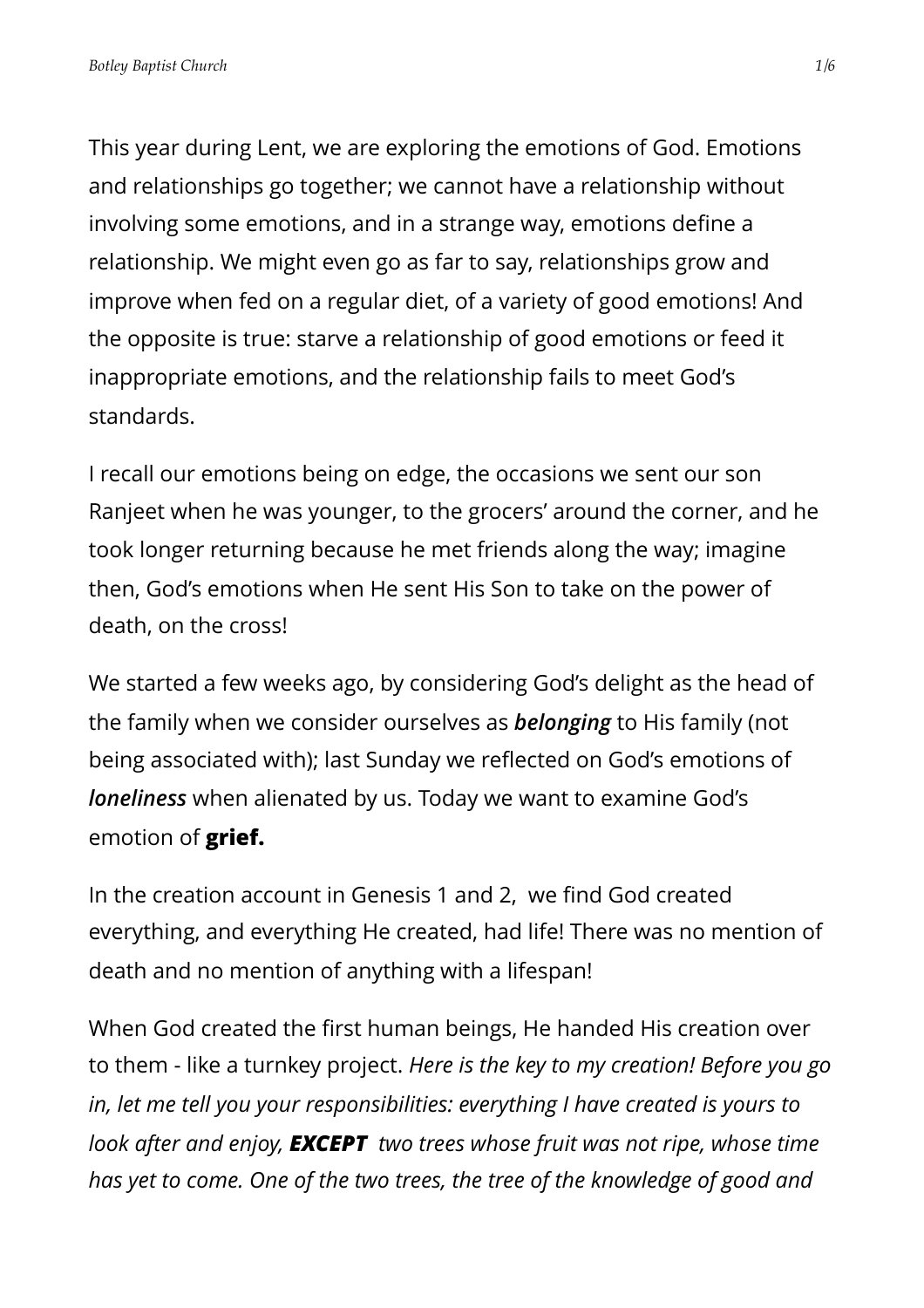*evil God said, "for when you eat of it, you will surely die", if you eat the fruit of this tree, death will put a barrier between us; death will separate us, and you will on the other side of life, the side of death. Death is a weapon in the hands of a person who does NOT share my Holiness. So be careful of your actions and be careful of him!* 

And this is exactly what happened! The merchant of death challenged our intelligence by posing the question, **"***Did God really say, ..?",* and we walked right into the trap. God then moved rapidly to protect us from the tree of life, which would have resulted in permanent separation from God, forever!

In this early account of creation and the fall, we get a glimpse into God's emotions: the ecstatic **joy** of creating the universe, the earth and the human being; the **satisfaction** of a job well done, followed by rest; **pride** of handing over His creation to the human being; **consternation** when the human being disobeyed (*what have you done?!*); **pathos** and **sadness** having to inform human beings of the consequences of their actions, and finally, acts of **love**, protecting them from further foolish actions, and providing them "clothing" to protect them in the broken world in which they found themselves.

God has emotions and God is emotional!

Most of us have difficulty coming to grips with the fact, God has a range of emotions. We imagine God as angry, lashing out at the wrong we do, and the wrong in the world. We think of God who punishes when we step out of line, even by a whisker! We imagine a blood-thirsty God, intent on killing armies and whole populations who go against Him.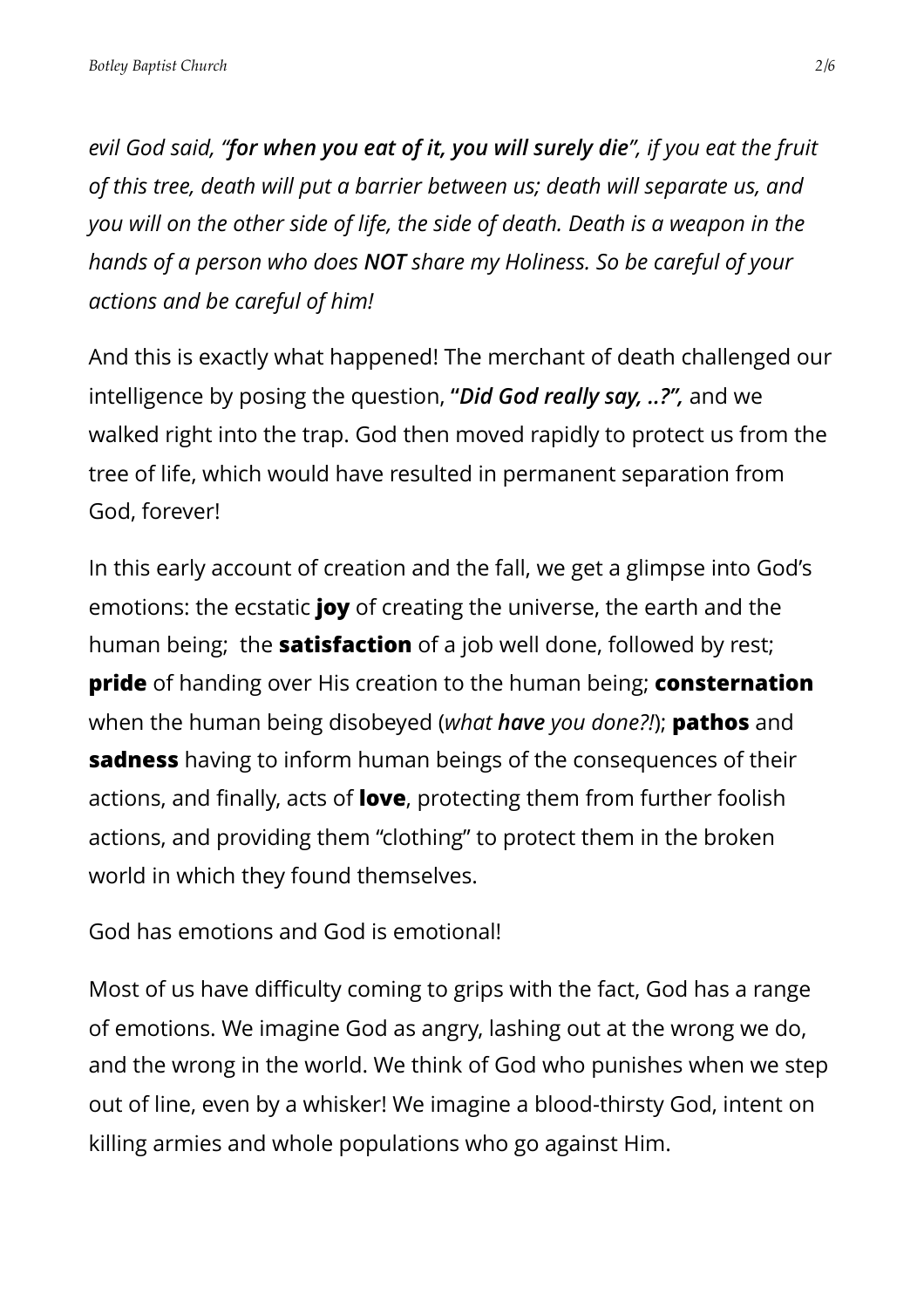In all His emotions, one of God's emotions we rarely consider, is **GRIEF**. The *pain* of mind, body and soul, produced by loss, misfortune, injury, or evils of any kind, is grief; grief is also *sorrow* caused by the finality of separation in death. Grief is also the pain of heart and soul, when we watch someone destroying themselves, contrary to all their teaching and instruction, because they have been given freedom to choose, freedom to decide for themselves, freedom make choices of life. Grief is a very complex emotion.

The first time we read in the Bible about God's grief, is just before the account of Noah.

> *"God saw that human evil was out of control. People thought evil, imagined evil—evil, evil, evil from morning to night. And God regretted that He had made man on the earth, and He was GRIEVED at heart." (Genesis 6:5-6)*

The human mind, heart and soul had become so depraved, God *mourned* (regretted) the lives of all people who would die in the flood to come, and His whole being was consumed with sorrow (grief), until it hurt!

There are several occasions when **"God grieved"**. After delivering the nation of Israel safe from the Egyptian army in hot pursuit, God grieved when the people abandoned Him by making a golden calf and worshipped it instead<sup>[1](#page-2-0)</sup>. God experienced the pain of rejection by the very people He saved. So severe was this pain, God grieved.

<span id="page-2-1"></span><span id="page-2-0"></span>Several generations later, now settled as the nation of Israel, they rejected God as their King, and badgered Him to give them a king like all the nations around them. Through Samuel, God chose Saul as their first King. Within a few years, pride entered Saul's heart. God was no longer whom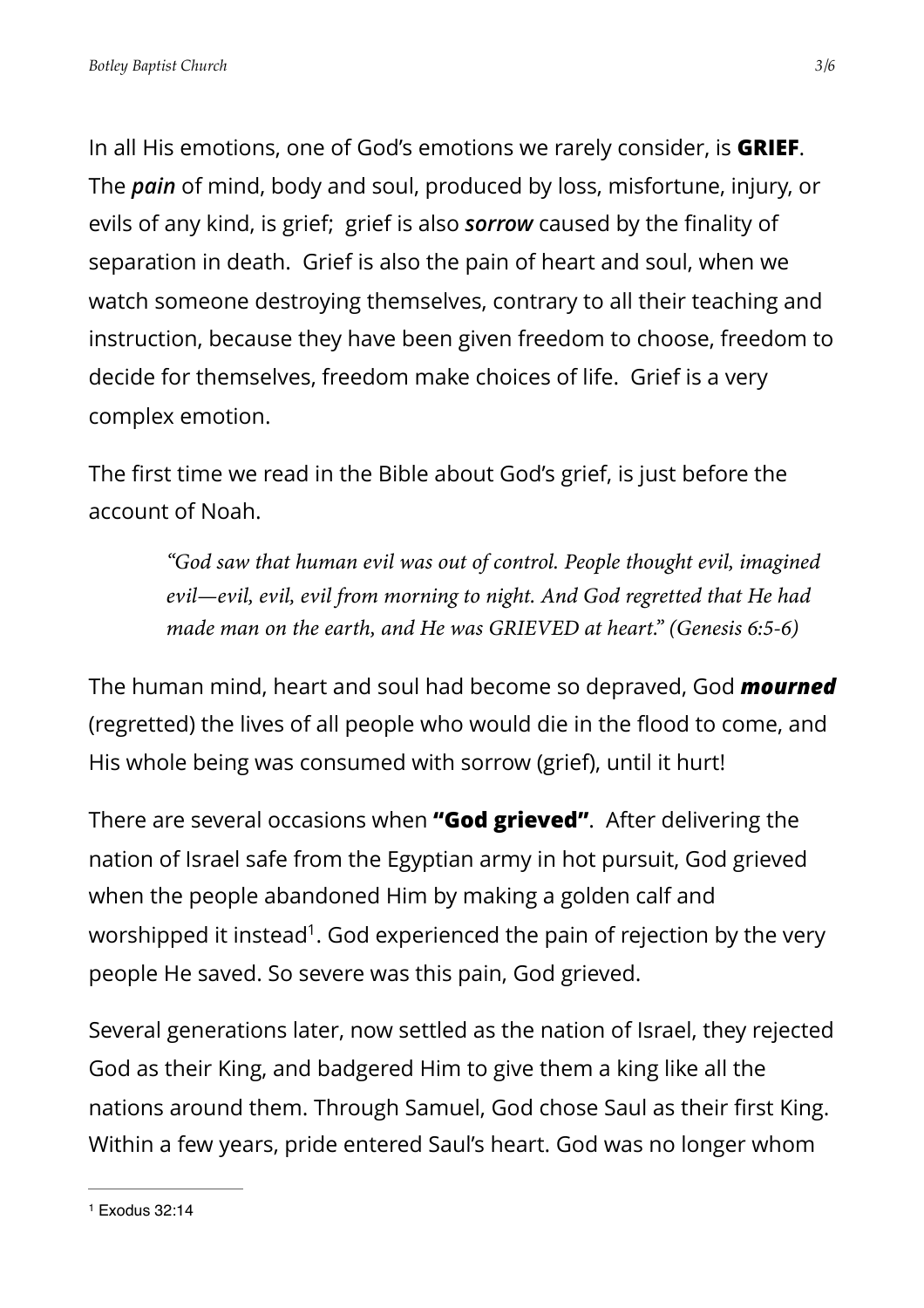he served, so he consulted a witch. God was grieved He had made Saul King over Israel[.](#page-3-0)<sup>[2](#page-3-0)</sup>

<span id="page-3-1"></span>As we examine the occasions when "God grieved", we find God's grief is not *regret*, "why did I do this? I shouldn't have done this … why, O why!" This would be self-pity.

God's grief, however, is not self-centred. Last Sunday we explored God's loneliness and discovered His loneliness is the result of us abandoning Him! We keep asking God, "*Where are you when we need you?"*, not realising, God has not abandoned us; we have abandoned Him.

In this loneliness, God grieves:

*I have given them everything they need. I have granted their wish … why are they so ungrateful?*

*I am trying to steer them away from impending disaster, why do they insist on going their own way?*

God is not indulging in self-pity, regretting ever having made us. God is grieving our separation by death, He is grieving the distance in our relationship with Him, and longing for the day when He will have us back together.

## **How then, do we respond to someone grieving?**

On 24th February, Dayspring published a devotion titled, "WHEN YOU DON'T KNOW WHAT TO SAY OR DO", which offers four practical suggestions, what to say or do, when you don't know what to say or do, especially in the presence of a person grieving (March issue of Grapevine).

<span id="page-3-0"></span><sup>&</sup>lt;sup>[2](#page-3-1)</sup> 1 Samuel 15:11, 35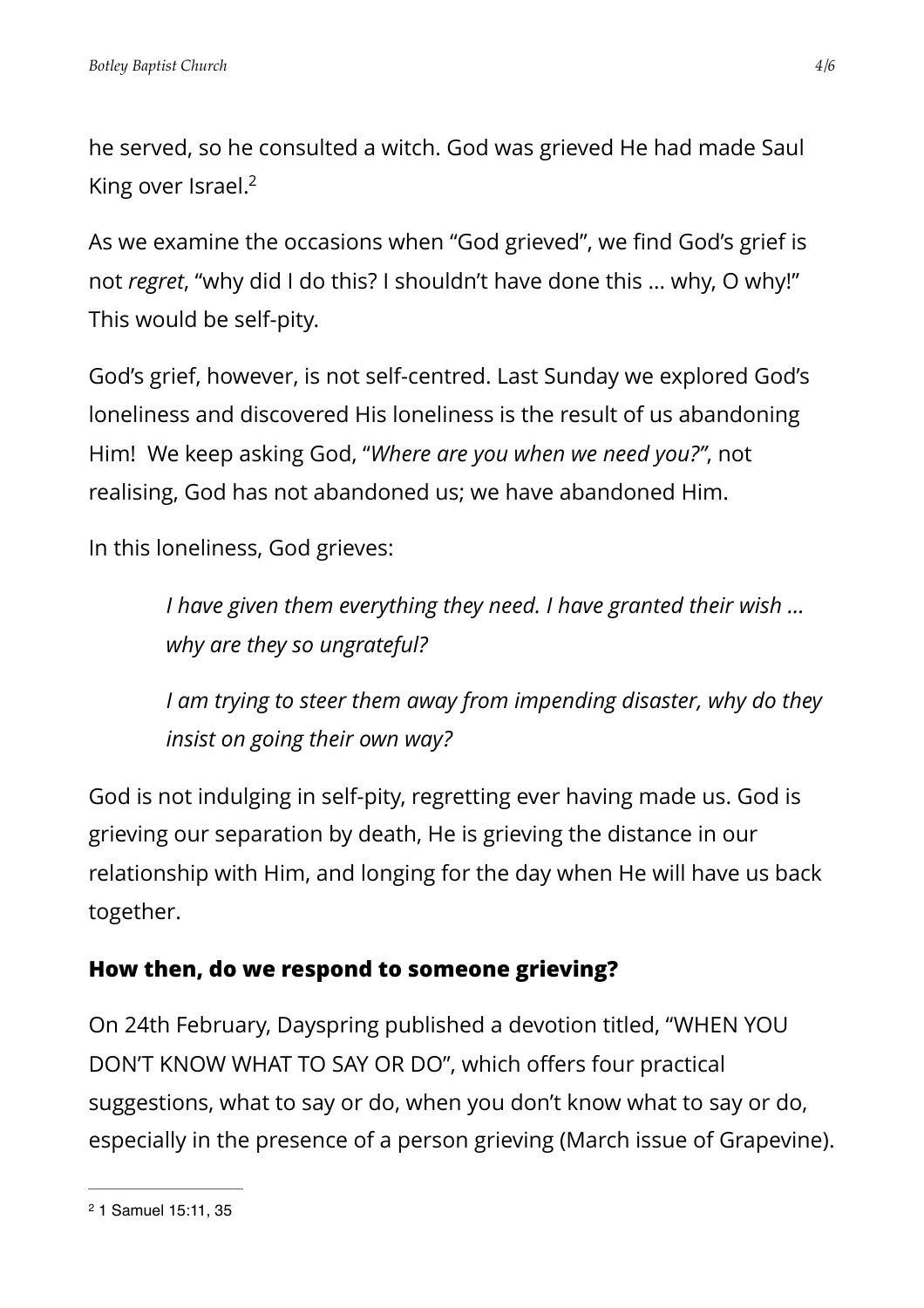In this devotion, the last of four simple suggestions is, *Be present and willing to listen.* I read this while finalising this message and was particularly struck how relevant it is. God is grieving the loss of our relationship, and the best way we can respond to His grief is to be in His presence and listen to Him! This would delight God no end; He would know, we care; He would know we are in sympathy with His pain and sorrow. We cannot be in empathy with God; we can never feel God's emotions the way He does, but we can certainly be in sympathy.

I have come across people who feel the need to participate, in their own small way, in God's pain, that unless they do, their life as a Christian is incomplete.

In many countries, people re-enact the crucifixion of Christ. If it is a theatre performance like the nativity at Christmas, it is acceptable, but we must make a strenuous and conscious effort to remind ourselves, **NOT** to re-enact the event, in the belief that doing so, brings us closer to God by suffering with Him.

The crucifixion took place at a time in history. Seeing His Son die on the cross, God was grieved. But God no longer grieves, because Jesus has broken through the barrier of death and is reunited with the Father.

In this age, the age after the resurrection of Jesus, we are, however, cautioned not to grieve the Holy Spirit. Writing to the Church at Ephesus, Paul says, *And do not grieve the Holy Spirit of God, by whom you were sealed for the day of redemption*[.](#page-4-0) [3](#page-4-0)

<span id="page-4-1"></span>The Holy Spirit is entrusted with the responsibility of bringing God's plans together, in preparation for the time when Christ returns to claim us, and

<span id="page-4-0"></span><sup>&</sup>lt;sup>[3](#page-4-1)</sup> Ephesians 4:30